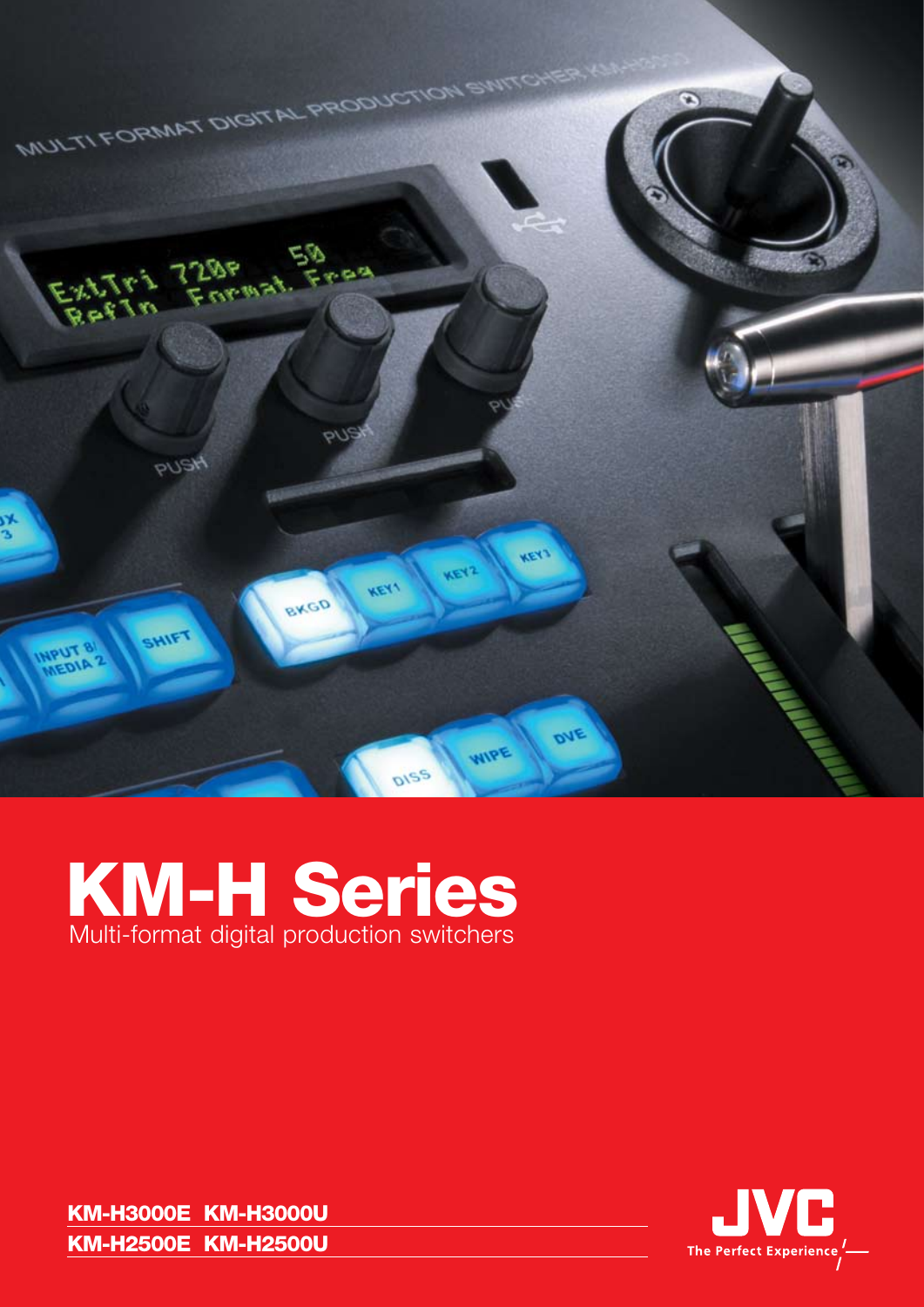## SD or HD?

### Shouldn't your production switcher handle both?



**If you haven't already made the move to HD, chances are you will at some point in the future. As the heart of a small television studio or in playout, venue and OB applications, new JVC KM-H Series multi-format digital production switchers deliver flexibility, reliability and affordability – with the added benefit of being able to handle both SD and HD video signals.** 

The KM-H3000 is a powerful 12-input, 3-key SD/HD-SDI switcher, while the KM-H2500 is a 6-input, 2-key model ideal for entry level applications. Both feature a robust, single-piece metal construction for desktop or optional in-desk/rack-mount operation, high-end push buttons and a robust T-Bar; all designed to handle the physical challenges of mobile and flight-case use.

Both switchers feature an intuitive, traditional panel layout and a simple menu structure, and are very easy to set-up and use. Buttons are user adjustable to any brightness and hue for easy viewing in darkened environments, allowing the user to fully customise the appearance of their own unit. High quality chroma keying and sophisticated dual animation playout capability ensures that the KM-H switchers will satisfy the most demanding of applications.

#### **Key Features**

- Twelve (six on KM-H2500) multi-definition SD/HD-SDI inputs 480i, 576i, 720p, 1080i 50/60Hz
- Three keyers (two on KM-H2500)
- Four inputs feature frame synchronisers
- Four up/down converters
- **T** Two 2D DVEs with crop and resize functionality
- Robust full metal single-piece design with professional buttons and T-bar
- **Two internal media store sources with animation support**
- One pattern generator with circle and pattern rotation
- One wash generator
- One floating high quality chroma keyer
- Six SD/HD-SDI outputs; 2 program, preview, Aux 1, Aux 2 and Aux 3
- One analogue composite output
- Sync generator with three independently timed outputs
- Remote control using RS422 and 24 GPI inputs
- Ten memories, eight tallies
- **Optional desk/rack-mount frame**
- Optional redundant power supply

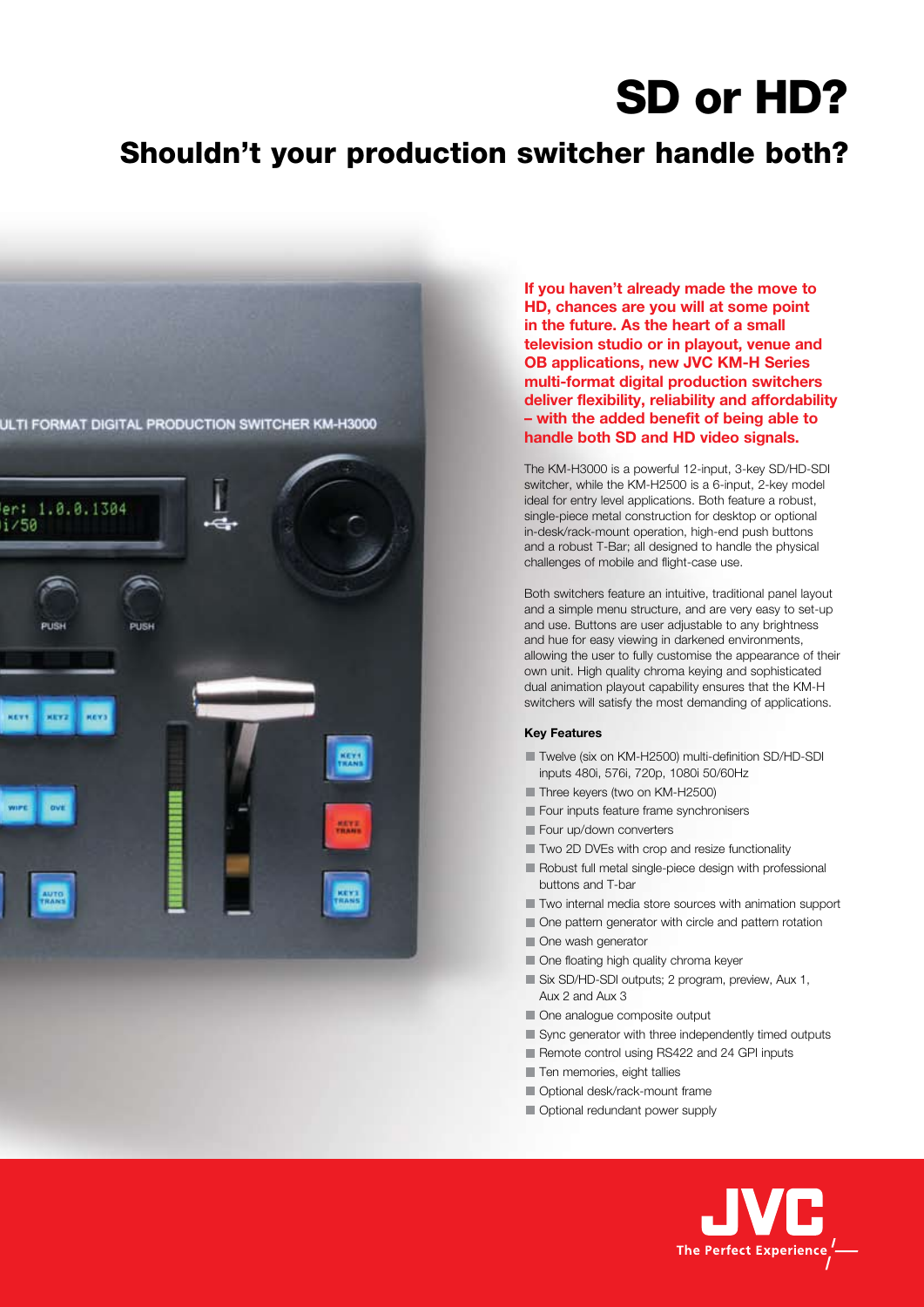# KM-H3000

Multi-format digital production switcher

- Instant access to transition types, each modifiable via the menu system
- Wipe modifiers include vertical and horizontal multipliers and wipe rotation
- Colour borders, softness, aspect ratio, also controlled by menu system
- **Buttons allow easy access to memory functions,** providing ten individual function stores

#### Key/DVE selection

- Auto select chooses the input's key
- **Exceptionally high-quality chroma keyer**
- DVE dual picture-in-picture keyer

#### Key selection

Activates source selection for Key 2 and Key 3, and the three aux busses, via the Key/Aux bus

#### Key/Aux Bus

- Key input selection bus
- **Auxes can be used to send a number of** different sources to other equipment, such as on-set monitors, slow motion servers, replay servers, waveform monitors, video servers, etc.

#### Program Bus

- **Enables direct selection of program output,** with active source lighting
- **Accesses media stores for still images** and animations

#### Preset Bus

- Selection of next background
- Also AUX PGM, AUX PREV and AUX CLN (clean) selection buttons for aux outputs



- **Memory access keys for quickly recalling** memory sets from one of the ten available memories
- **Wipes/menu Wipes/menu the menu the menu the menu the menu the menu the menu the menu the menu the menu the menu the menu the menu the menu the menu the menu the menu the menu the menu the menu the menu the menu the menu**

#### Menu display

- Easy to read screen for clear menu display
- Three rotary/push button controls, offering simple parameter selection
- Intelligent 'menu follows function' feature



#### KM-H3000E KM-H3000U KM-H2500E KM-H2500U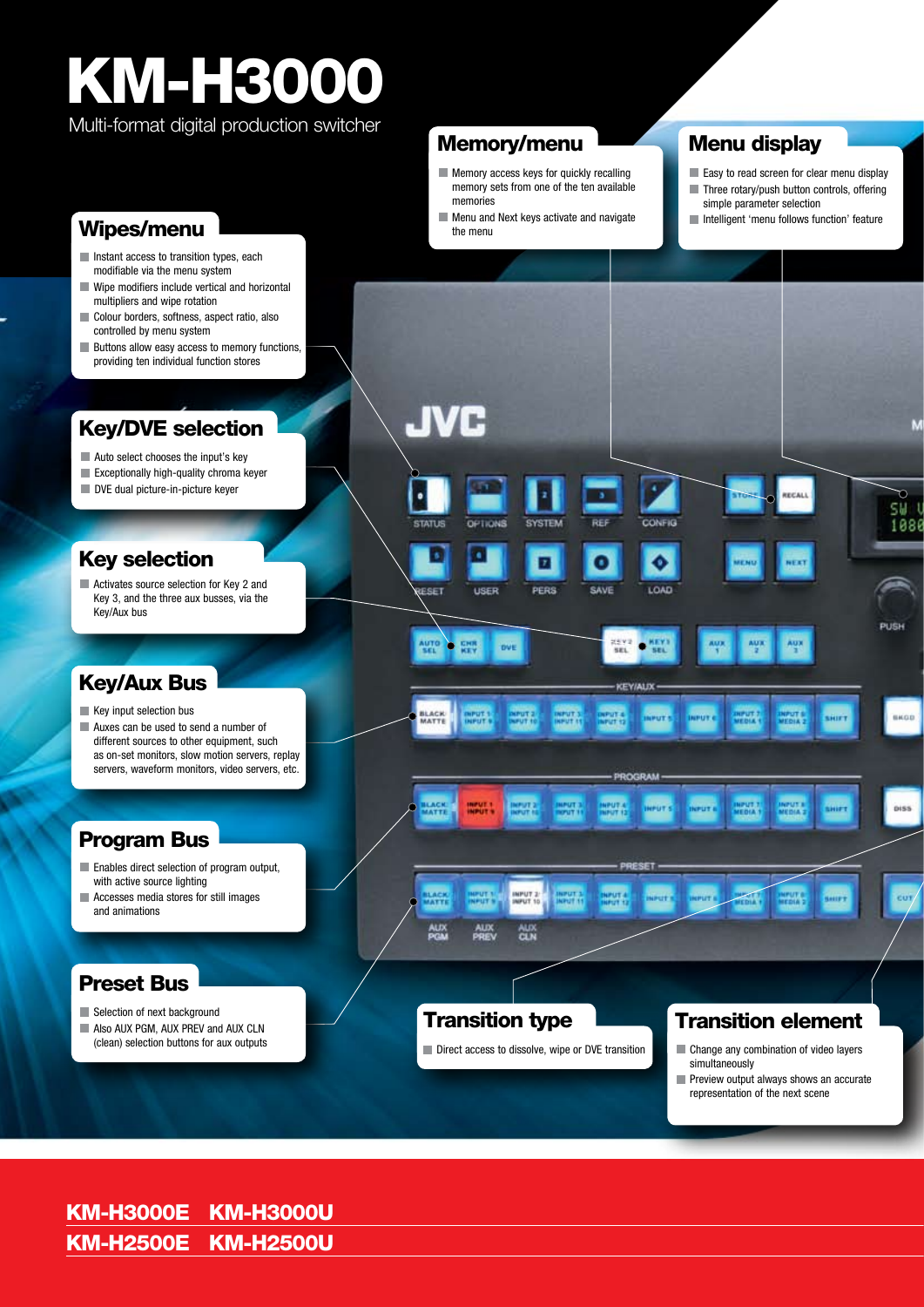

## Powerful keying



**Two 2D DVEs, featuring lower third and background graphic**



**High quality chroma key with DVE, lower third and graphic overlay**

#### KM-H2500

**Perfect for entry-level applications, the KM-H2500 shares the features and facilities of the KM-H3000 with the following exceptions:**

- Six multi-definition SDI inputs
- **Two keyers**
- No positioner, so Wipe and DVE positioning set via knobs

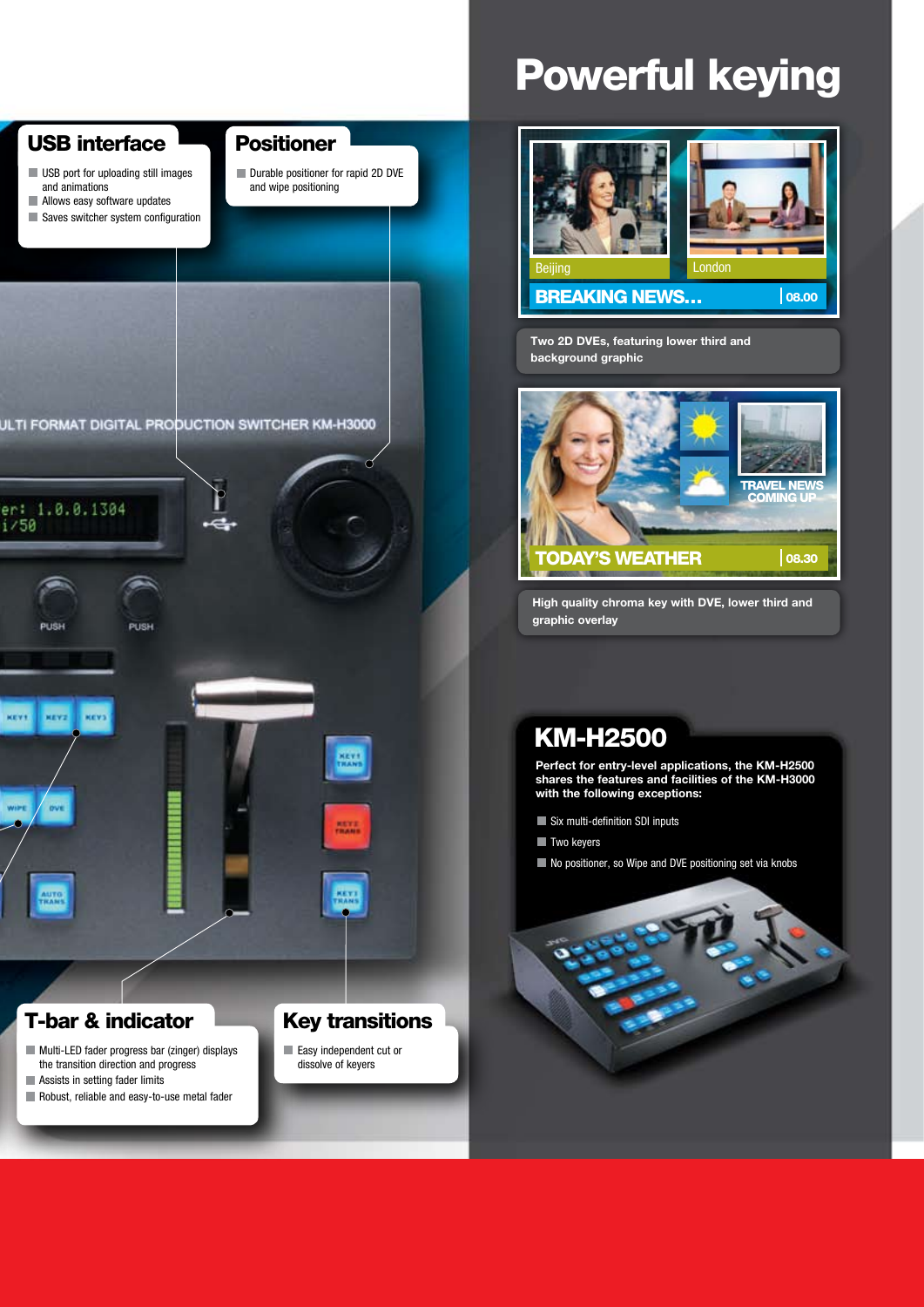## The heart of the studio

**Unlike other switchers that ship with only basic functionality, KM-H Series switchers come fully equipped with all inputs, chroma key, animation stores and frame synchronisers, with no need to purchase further optional components to enjoy full functionality.** 

**Fitting perfectly with JVC's philosophy of providing an affordable upgrade path to High Definition production, the KM-H Series digital production switchers are the ideal companion for systems incorporating GY-HD250 series multirole cameras and DT-V series HD monitoring solutions.**

#### **Feature summary**

- Twelve (six on KM-H2500) multi-definition inputs, 480i, 576i, 720p, 1080i 50/60Hz
- Three keyers (two on KM-H2500)
- Four inputs with frame synchronisers
- Four up/down converters
- **Two 2D DVEs with crop and resize** functionality
- **T** Two internal media store sources with animation support
- Floating high quality chroma keyer
- Sync generator with three independently timed outputs



With full-functionality built-in to the KM-H2500 and KM-H3000 production switchers, there's no need to buy expensive options. The only additional accessories are:

**Desktop mount for studio use** - Recessed mounting in the desk ensures the switcher remains securely mounted, and vented, especially when used in an OB van. Redundant power supply - JVC's offering of redundant power is a rare and valuable feature for such affordable digital switchers, ideal for live events and critical applications.